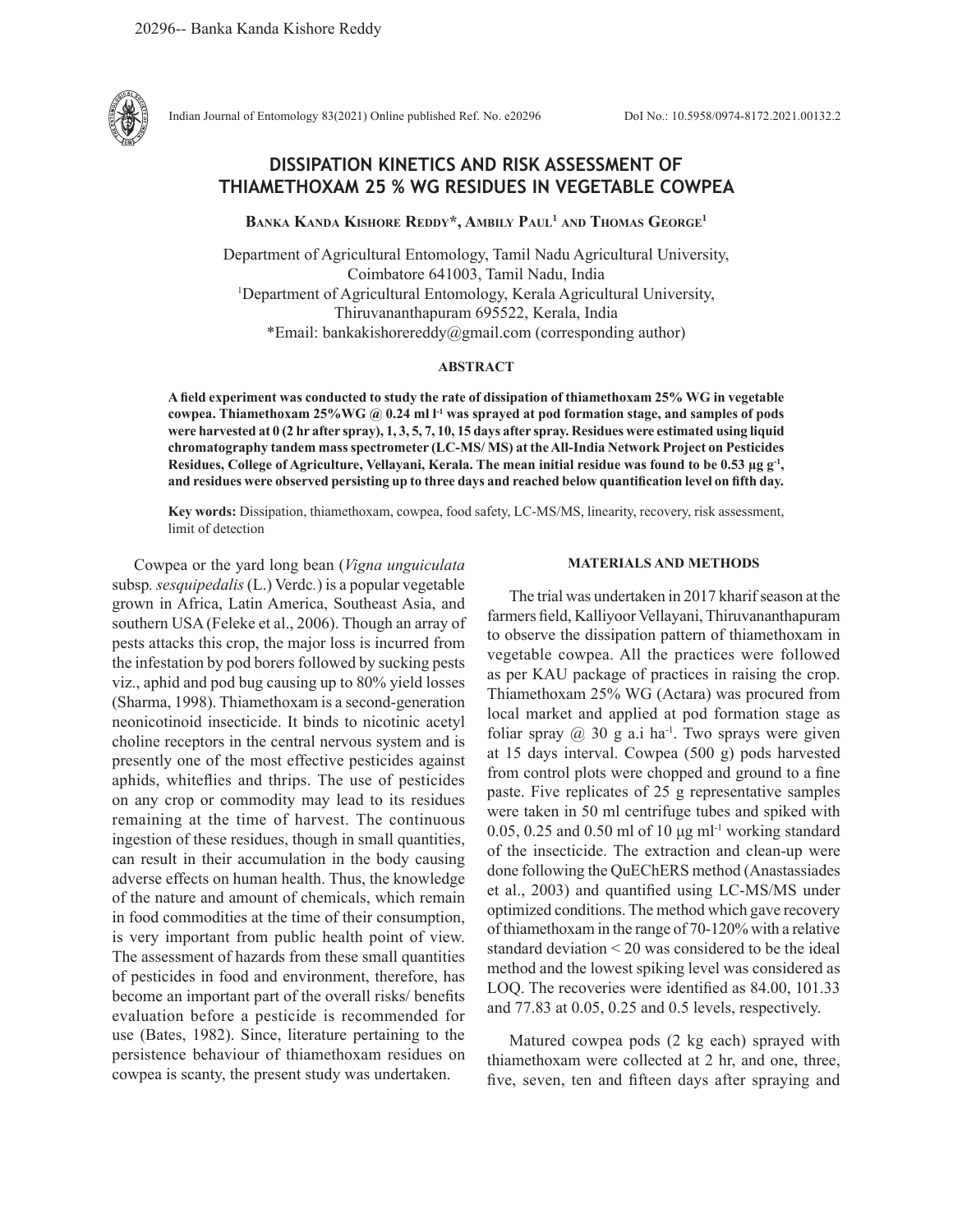brought to the laboratory and processed immediately. A representative sample of 25g of ground cowpea was taken in a 250 ml centrifuge tube. HPLC grade acetonitrile (50 ml) was added to the samples and homogenized with a high-speed tissue homogenizer (Heidolph Silent Crusher-M) at 14000 rpm for 3 min. This was followed by the addition of 10 g activated sodium chloride (NaCl) and vertexing for 2 min for separation of the acetonitrile layer. The samples were then centrifuged for 5 min at 2500 rpm and 12 ml of the clear upper layer was transferred into 50 ml centrifuge tubes containing 6 g pre-activated sodium sulphate and vortexed for 2 min. The acetonitrile extracts were subjected to clean up by dispersive solid phase extraction (DSPE). For this, 8 ml of the upper layer was transferred into centrifuge tubes (15 ml) containing 0.20 g primary secondary amine and 1.20 g magnesium sulphate. The aliquot was then shaken in vortex for 2 min and again centrifuged for 5 min at 2500 rpm. The supernatant (5 ml) was transferred to turbovap tube and evaporated liquid to dryness under a gentle steam of nitrogen using a turbovap set at 40 ºC and 7.5 psi nitrogen flow. The residue was reconstituted in 2 ml of methanol and filtered through a 0.2-micron filter (PVDF) prior to estimation in LC-MS/MS. Based on the peak area of the chromatogram obtained for insecticide, the quantity of residue was determined as follows- Pesticide residue (mg  $kg^{-1}$ ) = Concentration obtained from chromatogram by using calibration curve × Dilution factor.

The persistence of insecticides is generally expressed in terms of half-life (DT50) i.e., time for disappearance of pesticide to 50% of its initial concentration. The residue data obtained at different intervals were subjected to statistical analysis to determine the halflife values of these insecticides on the treated substrate as per the procedure outlined by Hoskins (1961). To evaluate the risk assessment of insecticide, the TMRC was calculated by multiplying the maximum residue levels with average per capita daily consumption in the Indian context. Safety parameters were evaluated by comparing the Theoretical Maximum Residue Concentration (TMRC) with Maximum Permissible Intake (MPI) (Bhattacharya et al., 2017).

 If TMRC value is less than MPI, the particular insecticide will not cause any health impact; TMRC= Maximum residue level obtained at recommended dose on  $0<sup>th</sup>$  day of application x total intake of food/ day; MPI= Acceptable daily intake x average body weight (55) kg of an adult of human being. Daily consumption value of cowpea was considered as  $90 \text{ g d}^{-1}$  (Huan et al., 2016). The prescribed ADI values of insecticides were as given by FAO/WHO.

#### **RESULTS AND DISCUSSION**

Two hours after spraying, an average initial deposit of 0.53 mg kg-1 was observed. On the next day 43.39% of the residues got dissipated and the level reached 0.30 mg kg-1. Fruits collected on the third day recorded residue level of 0.12 mg  $kg<sup>-1</sup>$  with dissipation % of 77.35 which degraded to below quantification level on fifth day and reported half-life was 1.37 days. The studies on dissipation of thiamethoxam in cowpea are scanty. Present results are more or less similar to the observations made by Singh and Kulshrestha (2005) wherein the residues persisted up to 5 days in brinjal fruits. Similarly, Allam and Singh (2016), Gupta et al. (2005) and Pathipati et al., (2018) reported persistence of thiamethoxam residues 5 days each in brinjal, gram and capsicum. In contrast to the present results, Karmakar and Kulshrestha (2009) reported that thiamethoxam persisted for about 10 days in tomato, 15 days in paddy (Barik et al., 2010) 15 days in okra (Chauhan et al., 2013), 10 days in mango (Bhattacharjee and Dikshit, 2016), 15 days in tomato (Ramadan et al., 2016). Thus, it can be concluded that variation in the rate of dissipation is due to the several factors, including the species cultivated (its crop formation physics, cuticle characteristics, growth rate, pH dependency, etc.), climatic conditions, application parameters viz., formulation, the number of applications, penetration rate, volume of water, type of nozzle, pressure, and height between the boom and the canopy (Rahman et al., 2015). ADI of thiamethoxam is 0.08 mg kg-1; in cowpea fruits from 0 to  $3<sup>rd</sup>$  day after spraying was 0.53, 0.30 and  $0.12$  mg kg<sup>-1</sup>, respectively (Fig. 1-4). Maximum permissible intake (MPI) was  $4400$  mg kg<sup>-1</sup> bw d<sup>-1</sup>, by taking 90g as daily consumption of cowpea fruits. TMRC values from 0th to  $3<sup>rd</sup>$  day after spraying were 47.7, 27.00 and  $10.8\mu$ g kg<sup>-1</sup> bw d<sup>-1</sup>, respectively which were lower than the MPI of thiamethoxam (Table 1).

Risk assessment is the course to identify the potential menaces and the associated risks to life and health resulting from human exposure to chemicals present in food over a specific period (WHO, 2009). The use of pesticides on food crops lead to unwanted residues, which may constitute barriers to exporters and domestic consumptions when they exceed maximum residue limit. Human health risk situation are a function of hazard and exposure to that hazard. If the hazard is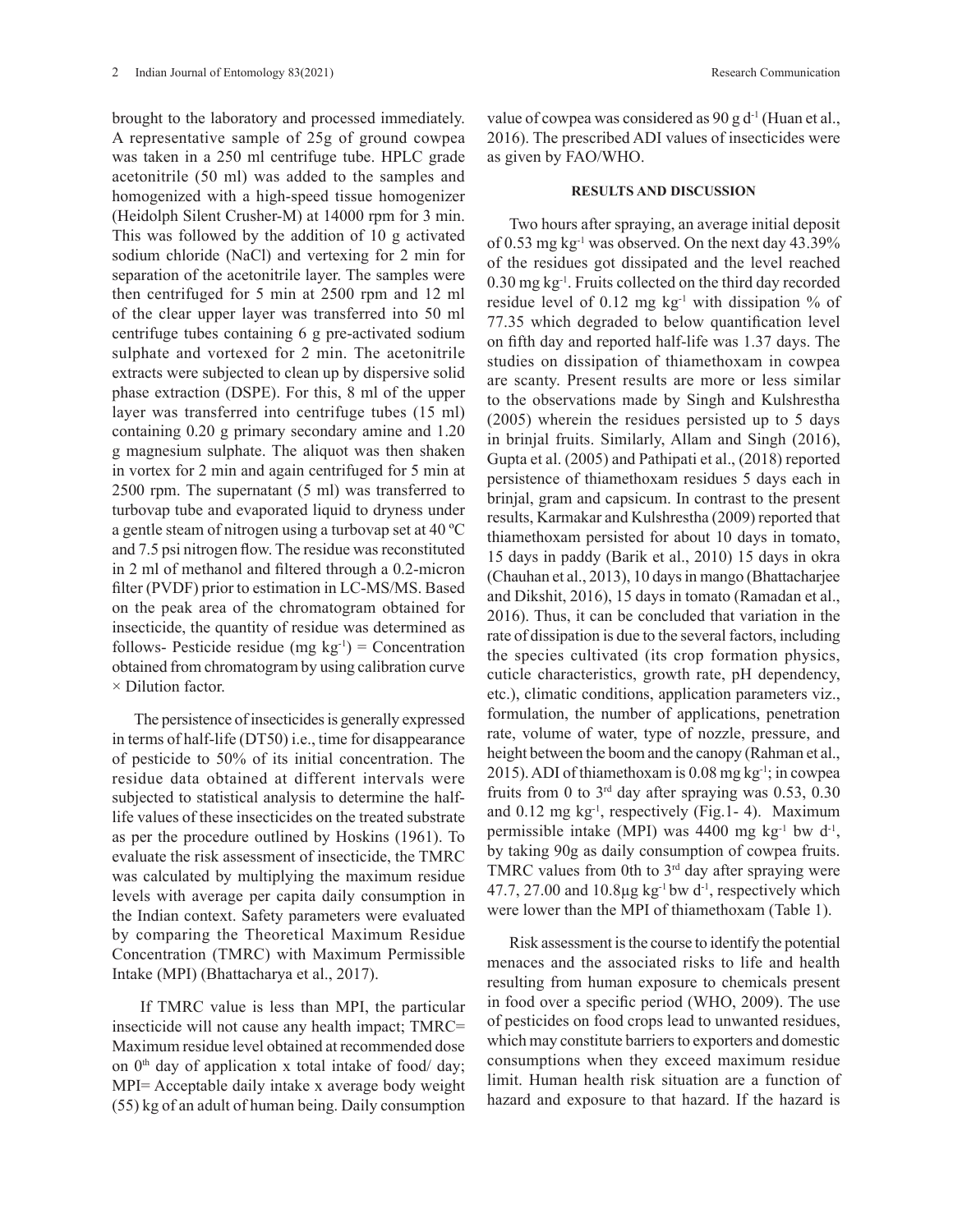Dissipation kinetics and risk assessment of thiamethoxam 25 % WG residues in vegetable cowpea 3 Banka Kanda Kishore Reddy et al.





Fig 3. Chromatogram of thiamethoxam (Treatment)



Fig 4. Chromatogram of thiamethoxam (Control)

| $\sqrt{a}WC$<br>$\mathbf{D}$ :<br>$\sim$<br>$\Delta \xi 0.$<br>s assessment of thiamethoxam.<br>rable<br>in cowpea pods<br>INIS <sup>p</sup> |
|----------------------------------------------------------------------------------------------------------------------------------------------|
|                                                                                                                                              |

| ADI                                | Average          | Interval | Daily consumption           | $MPI^*$                       | Average          | TMRC                        |
|------------------------------------|------------------|----------|-----------------------------|-------------------------------|------------------|-----------------------------|
| $(mg kg^{-1}$ bw d <sup>-1</sup> ) | body weight (kg) | (days)   | rate $(g \text{ day}^{-1})$ | $(\mu g \text{ person}^{-1})$ | residue          | $(\mu g$ person             |
|                                    |                  |          |                             | $day^{-1}$                    | $(\mu g g^{-1})$ | $^{-1}$ day <sup>-1</sup> ) |
| 0.08                               | 55               |          | 90                          | 4400                          | 0.53             | 47.7                        |
| 0.08                               | 55               |          | 90                          | 4400                          | 0.30             | 27                          |
| 0.08                               | 55               |          | 90                          | 4400                          | 0.12             | 10.5                        |
| 0.08                               | 55               |          | 90                          |                               | BDI.             | -                           |

\* MPI= ADI × Average body weight × 1000